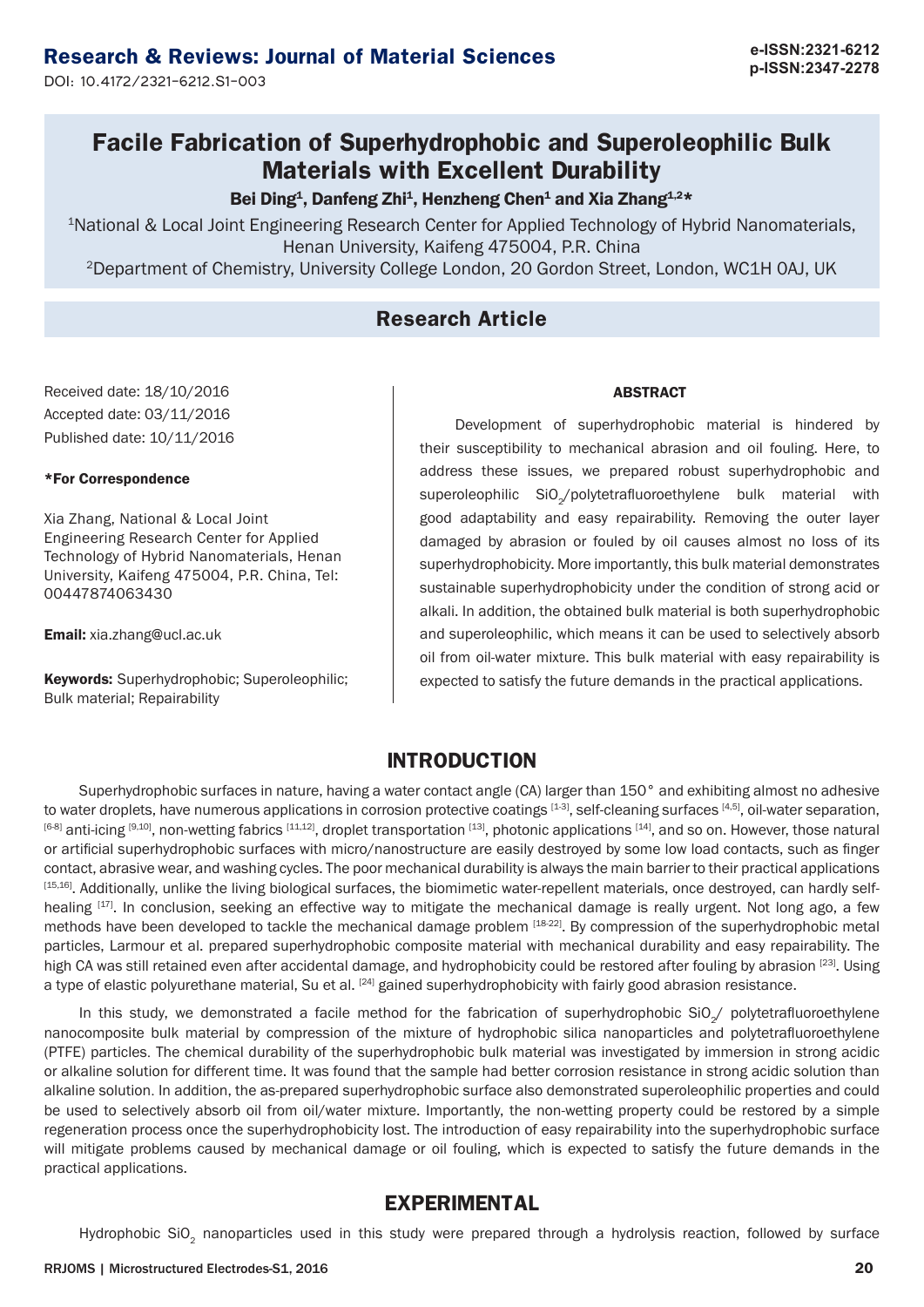# **p-ISSN:2347-2278**

functionalized with chlorotrimethylsilane. The detailed fabrication process and structural characterization of the hydrophobic SiO. nanoparticles were discussed in our previous reported work [25]. PTFE powder was provided by Alfa Aesar Company. Mechanical abrasion was carried out using 800-mesh standard abrasive paper.

The SiO<sub>2</sub>/PTFE nanocomposite material was fabricated by directly mixing PTFE powder with SiO<sub>2</sub> nanoparticles and cold pressing. A typical process is as follows. PTFE powder was first thoroughly mixed with SiO<sub>2</sub> powder by grinding for 20 min. The mass ratio of SiO<sub>2</sub> to PTFE is 1:4. 2.0 g of the mixture were placed into a mold and pressed at a pressure of 30 MPa for 3 min to form a dense bulk material. Then, the flattening bulk material was rubbed by an 800-mesh standard abrasive paper to get a superhydrophobic surface.

SEM images were obtained using a JSM-6701F field-emission scanning electron microscope (FESEM, JEOL, Japan). The chemical composition of the as-prepared bulk material was investigated using x-ray photoelectron spectroscopy (XPS), which was conducted on a PHI-5702 electron. The water CA and sliding angle (SA) were measured using a DSA100 CA instrument (Germany) with about 5 µL droplets of water or other corrosive liquids. The average CA and SA values were obtained by measuring the same sample in at least five different positions, and images were captured with a digital camera (Panasonic, DMC-ZS20).

## **RESULTS AND DISCUSSION**

Figure 1a shows the photographs of water droplets placing on the bulk material surface. The surface is so hydrophobic that water droplets can exhibit approximately spherical shapes with the water CA and SA value of  $157 \pm 2^{\circ}$  and  $3 \pm 1^{\circ}$  respectively. Surprisingly, the interior of the bulk material also shows excellent superhydrophobicty. The cut bulk material sustains its original surface superhydrophobicity, displaying similarly a high apparent CA (156  $\pm$  2°), as shown in Figure 1b and 1c. It can be seen from Figure 1d that when submerged in water, the bulk material surface acts like a sliver mirror when viewed at a glancing angle. This mirror-like phenomenon was due to the formed air plastron between water and the superhydrophobic surface [26].



Figure 1. Photographs of water droplets (a) on a freshly prepared bulk material surface with water CA about 157  $\pm$  2°, (b) on the cross section and (c) on the interior of the bulk material with water CA about  $156.3 \pm 2^{\circ}$ . (d) Mirror-like phenomenon can be observed on the bulk material when submerged in water.

The FESEM images of the as-prepared SiO<sub>~</sub>/PTFE bulk material are shown in Figure 2. It can be seen from Figure 2a that the surface is relatively smooth except for some irregular clusters that randomly distribute on it. Figure 2b, the high-magnification image, shows that numerous aggregations of nanoparticles with diameter about 100 nm are observed, showing a nanometer-scale roughness. Interestingly, we find from Figure 2c and 2d that the inner of the bulk material contains micrometer scale roughness features which are similar as the surface. It is believed that the aggregation of hydrophobic SiO<sub>2</sub> and PTFE nanoparticles results in the surface roughness, which in turn influences the wettability of the surface.

XPS analysis was carried out to determine the surface composition of the as-prepared SiO<sub>~</sub>/PTFE sample. As shown in Figure 3, the XPS peaks of Si 2p, Si 2s, C 1s, O 1s and F 1s are clearly visible, indicating hydrophobic SiO<sub>2</sub> and PTFE coexist on the surface. The peak of F 1s is located at 689.55 eV, which is consistent with the accepted binding energy value for F from PTFE <sup>[27]</sup>. Besides, it can be also seen that the peak of Si 2p at 103.6 eV attributed to SiO<sub>2</sub> completely.

Apart from improving the mechanical durability, an effective alternative way should have such advantages as simple fabrication or easy repairability. However, what is interesting is that the prepared bulk material can easily renew the superhydrophobicity when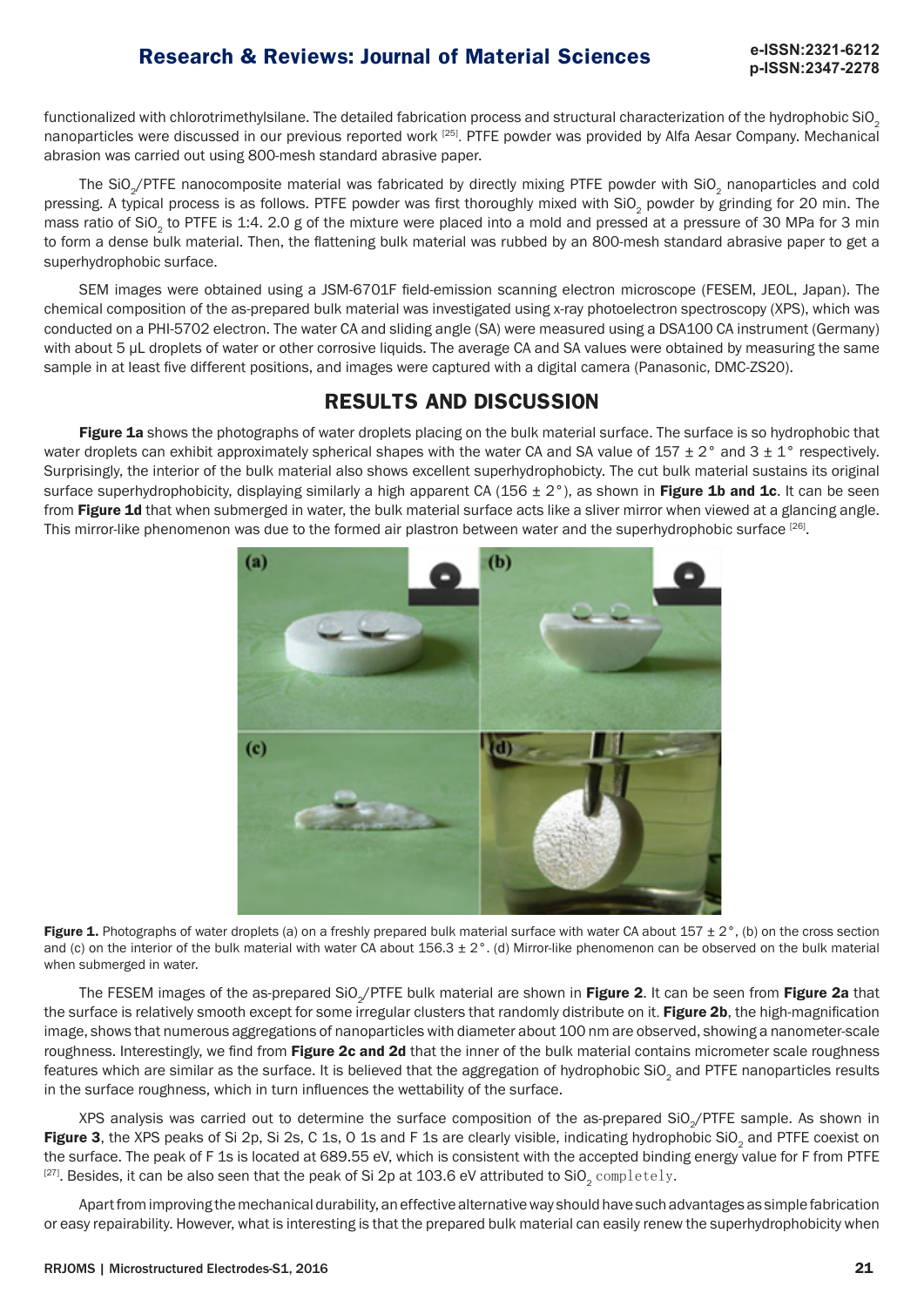**p-ISSN:2347-2278**



Figure 2. FESEM images of the surface (a, b) and (c, d) the interior of the as-prepared bulk material under different magnifications.



Figure 3. XPS survey spectrum of the bulk material surface.

damaged by mechanical scratch or oil contamination. Figure 4 shows the change of the surface wettability if it is deliberately fouled by oil or damaged by a finger. When a tetradecane droplet drop on the bulk material, it spreads quickly as shown in Figure 4a, indicating an oil CA of almost 0°. It can be seen from Figure 4b that the water CA decreases dramatically after fouling by tetradecane. Another experiment was carried out by pressing gently on the middle of the sample with index finger (Figure 4d). The result in Figure 4e indicates that the compression could clearly weaken its water-repellency, making a water drop stick to the vertical surface. More interestingly, the non-wetting property can be easily restored by an easy regeneration process of removal of the damaged surface layer. As shown in Figure 4c and 4f, the superhydrophobicity with the CA larger than 150° recovered after exposing the interior of the bulk material. This easy regeneration is expected to satisfy the future demands in the practical application.

Note that when a drop of petroleum ether was placed on the sample surface, it quickly drawn into the interior with an oil CA about 5º, showing a superoleophilic property. Since the bulk material is superhydrophobic and superoleophilic, it can be used to remove oil from water. As illustrated in Figure 5a-5c, the bulk material could selectively adsorb light oil (lower density than water) floating on water surface within a few seconds. When the sample was taken out, the oil was absolutely drawn and the water became clear. Similar phenomena were also observed in the absorption of heavy oil (higher density than water) from water as shown in Figure 5d-5f. Almost all of chloroform sinking in the water could be removed by absorbing into the bulk material. The absorption capacity was typically used to measure the weight of oil that could be captured by the superhydrophobic material. The absorption capacity here was defined as (m<sub>saturated</sub>–m<sub>initial</sub>)/m<sub>initial</sub> [28]. It was found that the absorption capacity varied from individual to individual, and mainly depended on the density of the oil or organic solvent. As shown in Figure 6, the absorption capabilities vary greatly with the density. That is to say, the bigger is the specific gravity, the larger is the absorption capability.

Importantly, the as-prepared SiO<sub>~</sub>/PTFE bulk material can be used as a corrosion resistant surface, which is an extremely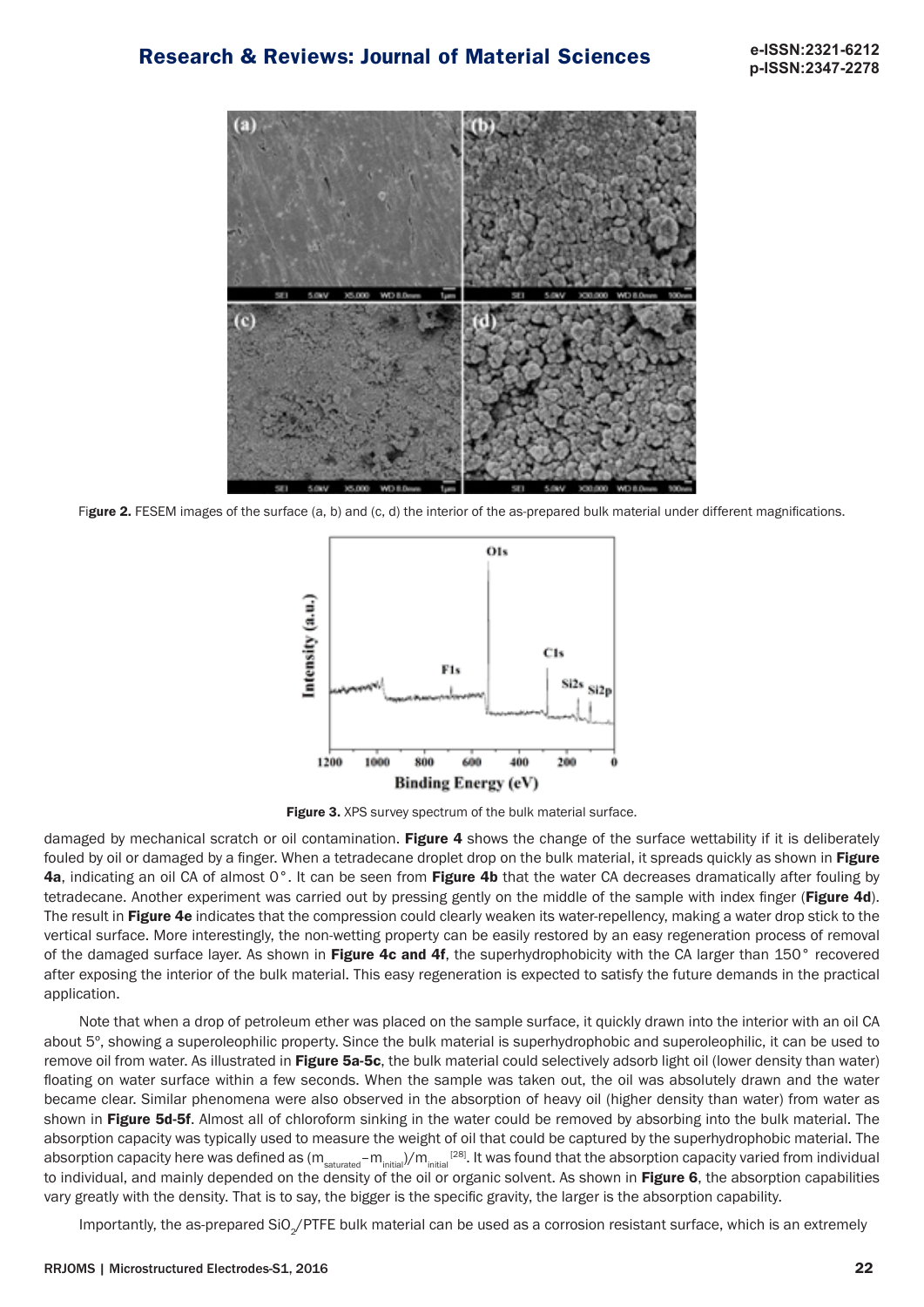

Figure 4. Loss and regeneration of the superhydrophobicity of the bulk material. (a) the spreading of a tetradecane droplet on the bulk material surface; (b) a water droplet on the oil-fouling surface with a CA about 88º; (c) regeneration of superhydrophobicity by removing the oil-fouling layer; (d) a finger pressing the bulk surface; (e) the surface lost the superhydrophobicity and a water droplet sticking to surface; (f) regeneration of superhydrophobicity by removing the destroyed layer.



Figure 5. Optical images of the removal of petroleum ether (a-c) and chloroform (d-f) from water by the bulk material. The petroleum ether and chloroform were labeled with oil red for clear observation.



Figure 6. Bar graph showing the absorption capabilities of as-prepared sample for different types of oil or organic solvent.

useful application in our daily life. As shown in Figure 7a, the surface remained extreme water repellence even if the pH of the testing liquid varied from 1.0 to 14.0, indicating that the bulk material has good corrosion resistance. In order to gain a deeper understanding about the stability, we investigated the wettability evolution by immersing the bulk material into some corrosive mediums. Figure 7b-7c show the water CA of the bulk material as a function of immersion time in acidic and alkaline solutions,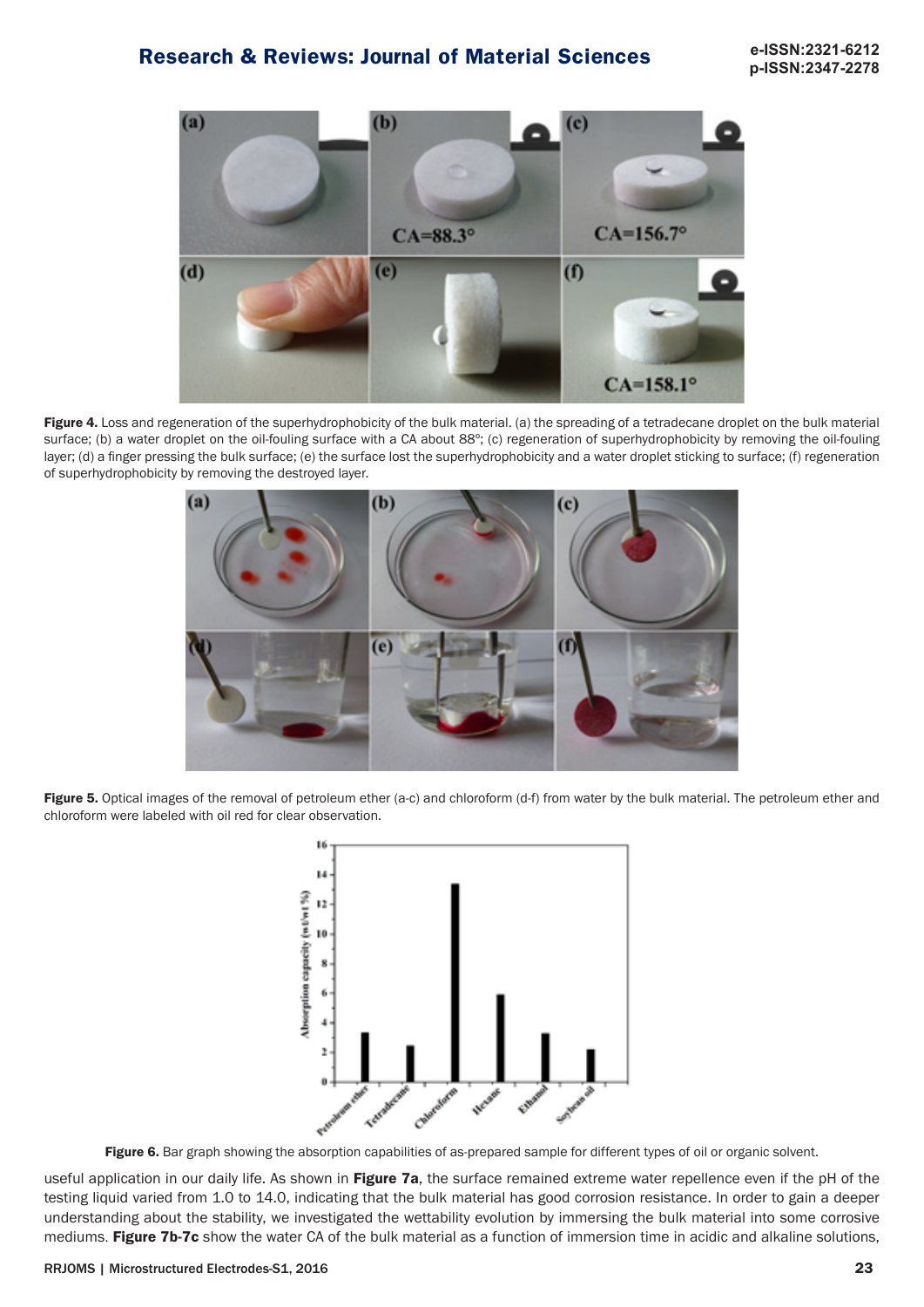# **p-ISSN:2347-2278**

respectively. It can be seen that the CA decreases gradually with the increase of immersion time whether in the solution of pH 2 or pH 13. When the immersion time in the acidic solution reaches to 50 min, the bulk material surface still sustains its superhydrophobicity with CA more than 150°. However, the CA significantly reduces to 145° with the further increase of the immersion time to 60 min, indicating the degradation of its water-repellence. As shown in Figure 7c, the CA of the bulk material is still larger than 145° even though it has been immersed in alkaline liquid for 60 min. This result is very important for the application of bulk material with sustainable hydrophobicity in corrosive liquids.



Figure 7. Relationship between pH of water droplet and CA of the bulk material surface (a). The water CA of the bulk material as a function of immersion time in acidic (b) or alkaline (c) solution.

### **CONCLUSIONS**

We have developed a simple, inexpensive and time-saving method for the fabrication of superhydrophobic SiO<sub>2</sub>/ PTFE superhydrophobic bulk material. The obtained material can be used to remove oil from the water surface because of its superhydrophobicity as well as superoleophilicity. In addition, the material surface shows rather stable superhydrophobicity toward corrosive mediums, particularly under acidic conditions. Importantly, when fouled by oil or damaged by outside forces, its superhydrophobicity could be easily recovered by removing the destroyed layer. So, for the foreseeable future, the introduction of easy repairability will open a new avenue to extending the lifespan of superhydrophobic surfaces for practical applications.

### **ACKNOWLEDGMENTS**

This work was supported by the National Nature Science Foundation of China (Grant No. 21403055); Joint Talent Cultivation Funds of NSFC-HN (Grant No. U1304529).

### **REFERENCES**

- 1. Qing YQ, et al. Facile approach in fabricating hybrid superhydrophobic fluorinated polymethylhydrosiloxane/TiO<sup>2</sup> nanocomposite coatings. Colloid Polym Sci 2015;293:1809-1816.
- 2. Takahiro I, et al. Corrosion resistance and durability of superhydrophobic surface formed on magnesium alloy coated with nanostructured cerium oxide film and fluoroalkylsilane molecules in corrosive NaCl aqueous solution. Langmuir 2011;27:4780-4788.
- 3. Ou JF, et al. Superhydrophobic surfaces on light alloy substrates fabricated by a versatile process and their corrosion protection. ACS Appl Mater Inter 2013;5:3101-3107.
- 4. Bhushan B, et al. Self-cleaning efficiency of artificial superhydrophobic surfaces. Langmuir 2009;25:3240-3248.
- 5. Nakano K, et al. Importance of gelation and crystallization for producing superhydrophobic surfaces from mixtures of hydrogenated castor oil and fatty acids. Colloid Polym Sci 2015;294:69-75.
- 6. Shchipunov Y, et al. Bimodal SBA-15 and polymethylsilsesquioxane monoliths with regulated mesoporous structure and macroporosity. Colloid Polym Sci 2015;293:3369-3380.
- 7. Zhou XY, et al. Facile fabrication of superhydrophobic sponge with selective absorption and collection of oil from water. Ind Eng Chem Res 2013;52:9411-9416.
- 8. Gui XC, et al. Magnetic and highly recyclable macroporous carbon nanotubes for spilled oil sorption and separation. ACS Appl Mater Inter 2013;5:5845-5850.
- 9. Ruan M, et al. Preparation and anti-icing behavior of superhydrophobic surfaces on aluminum alloy substrates. Langmuir 2013;29:8482-8491.
- 10. Cao LL, et al. Anti-icing superhydrophobic coatings. Langmuir 2009;25:12444-12448.